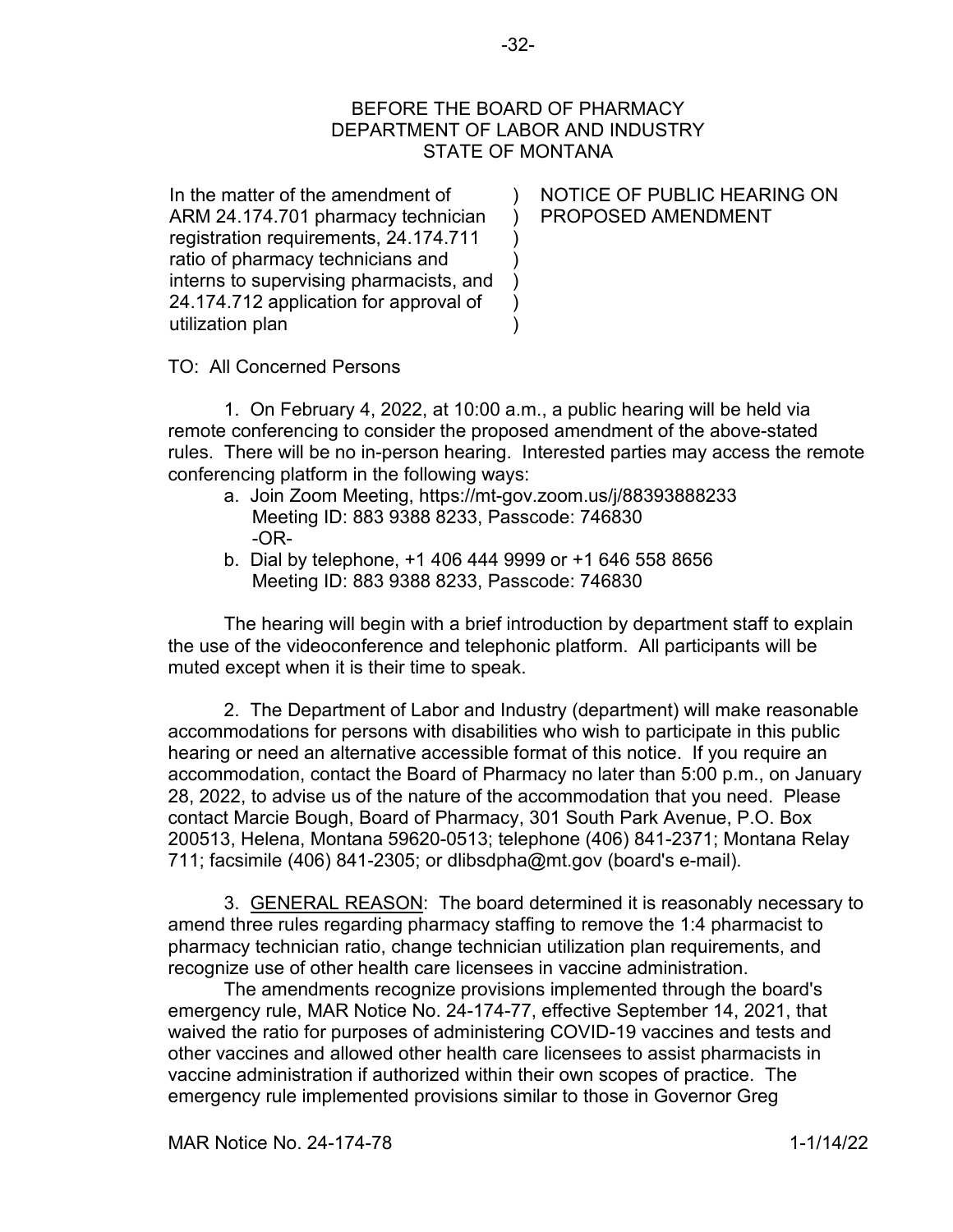Gianforte's March 2021 directive that expired June 30, 2021, with the end of the COVID-19 state of emergency. Because the emergency rule will expire January 11, 2022, the board determined these changes are reasonably necessary to make permanent the provisions of the directive and emergency rule as requested by pharmacy stakeholders to address pharmacy staffing shortages and accommodate the increasing number of patients seeking COVID-19 and flu vaccines.

While the board did amend the ratio in 2019 (MAR Notice No. 24-174-71) from 1:3 to 1:4 and removed pharmacy interns from counting against the ratio, the proposed amendments build on past discussions and also address ongoing requests from pharmacy stakeholders to remove the ratio as has happened in 23 other states.

The board reviewed other states' requirements for specific ratios or lack of ratios, and considered pharmacy stakeholders' input. Noting that the board has received neither patient safety nor other complaints based on the ratio waiver, the board determined it is reasonably necessary to remove the technician ratio while emphasizing pharmacist-in-charge oversight and responsibility in pharmacy staffing to ensure patient safety and compliance with technician utilization plans. Further, removing the ratio will ensure continued vaccine access while allowing pharmacists more time to focus on patient care services and better utilizing the evolving role of pharmacy technicians for other authorized duties.

The board recognizes that currently pharmacy technicians have federal, not state, authority to assist pharmacists in vaccine administration and tests per the Public Readiness and Emergency Preparedness Act (PREP Act, Public Law 109- 148). The PREP Act and corresponding declarations authorize pharmacists to independently order and administer authorized COVID-19 vaccines, other vaccines, and COVID-19 tests. The PREP Act also allows interns and qualified pharmacy technicians, who meet certain training requirements and operate under pharmacist supervision, to administer COVID-19 vaccines and tests and other vaccines. For reference, the board also recognizes that Montana pharmacists have independent authority to order and administer certain vaccines without a collaborative practice agreement, pursuant to 37-7-105, MCA, and ARM 24.174.501, and can utilize interns to assist in administering vaccines.

4. The rules proposed to be amended are as follows, stricken matter interlined, new matter underlined:

## 24.174.701 PHARMACY TECHNICIAN REGISTRATION REQUIREMENTS

(1) through (1)(f) remain the same.

(i) The board recognizes other Montana health care licensing boards as certifying entities for which licensees can assist the pharmacist(s) in administering vaccines, in compliance with state and federal requirements, under the supervision of a pharmacist, pursuant to the following restrictions:

(A) The health care licensee is in good standing with their licensing board and is authorized to administer vaccines under their own scope of practice. The health care licensee does not need a separate pharmacy technician license issued by the board.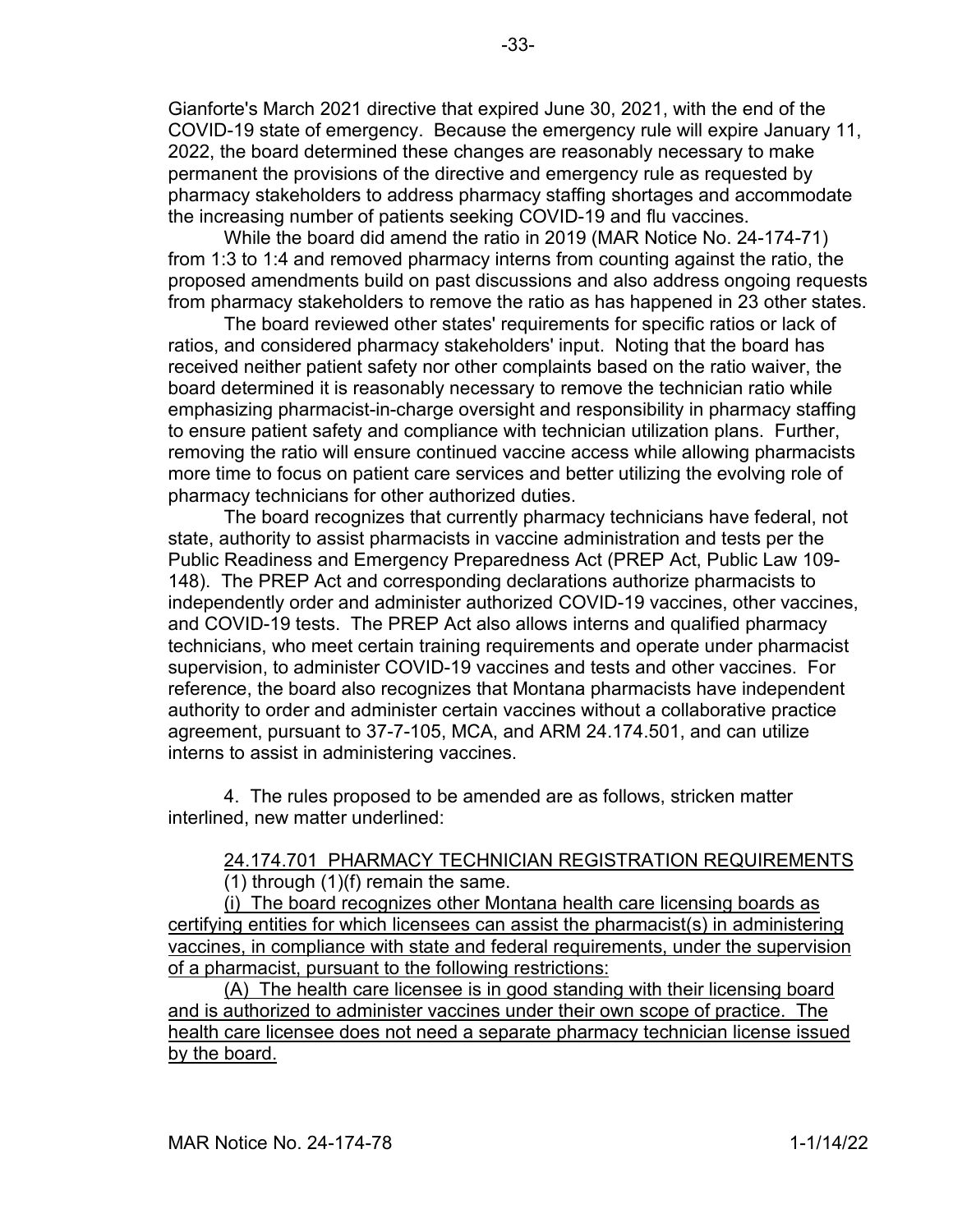(B) The pharmacist(s) is authorized to prescribe, dispense, and administer vaccines, pursuant to 37-7-105, MCA, and ARM 24.174.503, and in compliance with state and federal requirements.

(ii) The technician utilization plan must reflect use of health care licensees to assist pharmacists in administration of vaccines as authorized in (i) and their license must be conspicuously displayed at the pharmacy.

(2) remains the same.

(3) No pharmacist, or intern, or health care licensee whose license has been denied, revoked, or is currently suspended, or restricted for disciplinary purposes shall be eligible to be registered as a pharmacy technician.

AUTH: 37-1-131, 37-7-201, MCA IMP: 37-1-305, 37-7-201, MCA

REASON: The board is amending this rule to recognize other Montana health care licensing boards as board-approved certifying entities and allow licensees with vaccine administration authority under their own scopes of practice to assist in vaccine administration. The board recognizes the success of pharmacists utilizing other licensees as authorized in the directive and emergency rules and notes that the assisting health care licensees will not need a separate license from the board, but the technician utilization plan must reflect such services.

24.174.711 RATIO OF PHARMACY TECHNICIANS AND INTERNS TO SUPERVISING PHARMACISTS (1) A registered pharmacist in good standing may supervise the services of no more than four pharmacy technicians at any time. The 1:4 pharmacist to pharmacy technician ratio may be revised by the board at any time for good cause. The ratio of pharmacy technicians to pharmacist(s) on duty is to be determined by the pharmacist-in-charge. A pharmacist intern does not count against the pharmacist to pharmacy technician ratio.

(2) Registered pharmacists in good standing in the state of Montana may supervise a maximum of four registered pharmacy technicians The pharmacist-incharge will ensure that the number of pharmacy technicians on duty can be satisfactorily supervised by the pharmacist(s) on duty to ensure patient safety and a safe work environment, provided:

(a) in the professional judgment of the pharmacist on duty, the ratio and supervision of pharmacy technicians is adequate and manageable based on the technician's scope of practice, education, skill and experience, the policy and procedures of the pharmacy must allow for safe and accurate filling and labeling of prescriptions, and the ratio must be assessed with regard to the pharmacy's quality assurance program*,* pursuant to ARM 24.174.407;

(b) a technician utilization plan, as described in ARM 24.174.712, must include the policy and procedures and shall be reviewed annually. All affected supervising pharmacists and pharmacy technicians must be familiar with the contents and any changes made must be reported to the board; and

(c) a copy of the policy and procedures must be available for inspection by the board compliance officer.

(3) If a pharmacy desires more than four technicians to work under the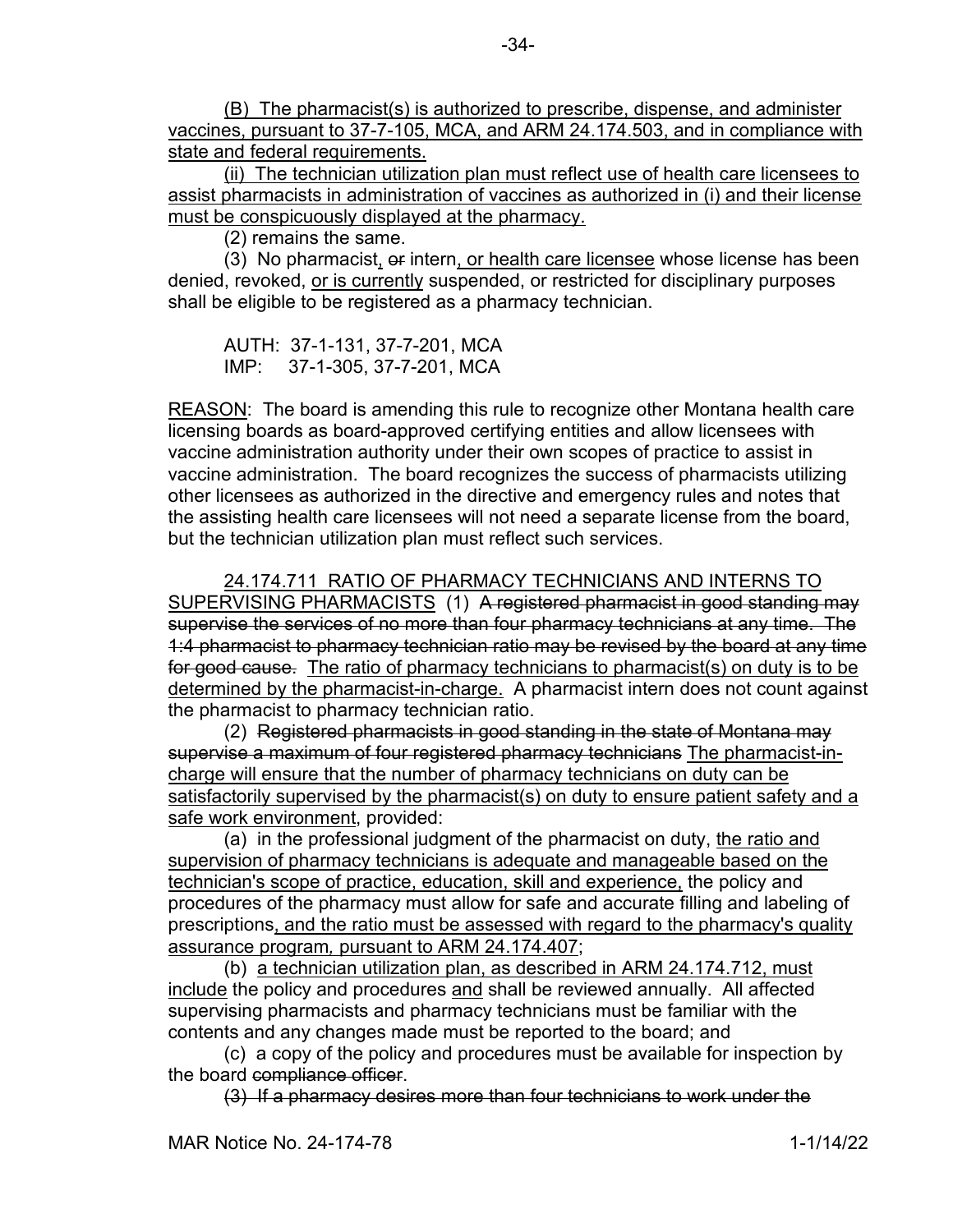supervision, direction, and control of one pharmacist, the pharmacy shall obtain the prior written approval of the board. To apply for approval, the pharmacist-in-charge shall submit a pharmacy services plan to the board. The pharmacy services plan submitted shall demonstrate how the plan facilitates the provision of pharmaceutical care and shall include, but shall not be limited to the following:

(a) design and equipment;

(b) information systems;

(c) work flow; and

(d) quality assurance procedures.

(4) The board shall grant approval of a pharmacy service plan only when the board is satisfied that the provision of pharmaceutical care by the pharmacy will be enhanced by the increased use of technicians. An exception may be revoked by the board at any time for good cause.

 $(5)$  (3) No pharmacy shall modify a board-approved pharmacy service plan technician utilization plan without the prior written approval of the board.

(6) Nothing in this rule shall prevent a pharmacy from terminating a service plan upon written notification to the board.

AUTH: 37-7-201, MCA IMP: 37-7-101, 37-7-201, 37-7-307, 37-7-308, 37-7-309, MCA

REASON: The board is amending this rule to eliminate the 1:4 pharmacist to technician ratio. Following the amendment, patient and work environment safety will be ensured when the pharmacist-in-charge sets staffing ratios on duty, so the number of technicians (ratio) and supervision is adequate and manageable based on the technicians' scopes of practice, education, skill, and experience.

To align with the elimination of the ratio and the inclusion of a pharmacy's staffing ratio in the technician utilization plans, the board will no longer need to approve ratio variances. The board is striking (6) as unnecessary since all utilization plan changes, including termination must be board approved per (3).

24.174.712 APPLICATION FOR APPROVAL OF UTILIZATION PLAN (1) A registered pharmacist in good standing in the state of Montana The pharmacist-incharge may apply to the board for permission approval to use the services of a pharmacy technician, including the use of authorized health care licensees, as described in ARM 24.174.701(1)(f), to assist pharmacists in the administration of vaccines, in compliance with state and federal requirements, by submitting to the

board:

(a) remains the same.

(b) a summary of the technician utilization plan, to include information showing compliance with all requirements set forth in these rules, plus all other requirements of 37-7-307, 37-7-308, and 37-7-309, MCA, and this chapter;

(c) the appropriate fee for initial approval of the technician utilization plan;

(d) any changes in the technician utilization plan, including technician training and use of other health care licensees for administration of vaccines, as described in ARM 24.174.701(1)(f), must be resubmitted to the board for approval before implementation of the changes by the supervising pharmacist.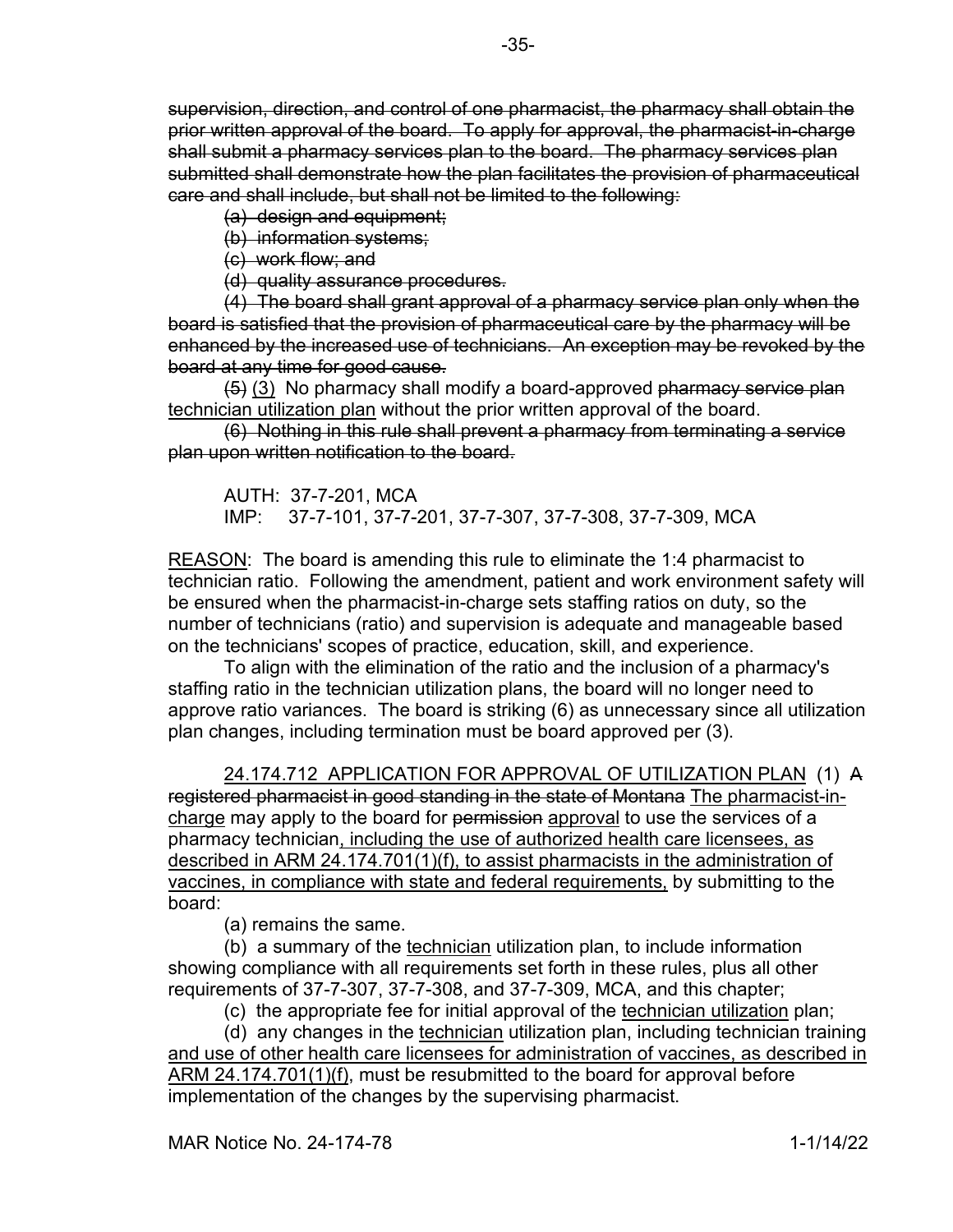(2) Any number of registered pharmacists employed in the same pharmacy may sign as supervising pharmacist of a pharmacy technician on a single technician utilization plan submitted for approval to the board by that pharmacy.

(3) A registered pharmacist in good standing in the state of Montana pharmacist-in-charge may apply to the board to designate that pharmacy as a technician training site for a board-approved academic program curriculum. If the pharmacy training site does not have an approved technician utilization plan in place, the pharmacy may substitute an academic program training plan, assessment criteria and periodic contact plan for board approval, for the purpose of providing onthe-job experience for technician trainees.

(4) A technician utilization plan must be available for inspection by the board.

AUTH: 37-7-201, MCA IMP: 37-7-201, 37-7-308, 37-7-309, MCA

REASON: The board is amending the technician utilization plan requirements to reflect removal of the ratio and inclusion of other health care licensees for vaccine administration. With the shift of additional responsibility to the pharmacist-in-charge regarding ratio, the board determined it is reasonably necessary for the pharmacistin-charge to also be the single point of communication for submitting and updating technician utilization plans.

5. Concerned persons may present their data, views, or arguments either orally or in writing at the hearing. Written data, views, or arguments may also be submitted to the Board of Pharmacy, 301 South Park Avenue, P.O. Box 200513, Helena, Montana 59620-0513, by facsimile to (406) 841-2305, or e-mail to dlibsdpha@mt.gov, and must be received no later than 5:00 p.m., February 11, 2022.

6. An electronic copy of this notice of public hearing is available at www.pharmacy.mt.gov (department and board's website). Although the department strives to keep its websites accessible at all times, concerned persons should be aware that websites may be unavailable during some periods, due to system maintenance or technical problems, and that technical difficulties in accessing a website do not excuse late submission of comments.

7. The board maintains a list of interested persons who wish to receive notices of rulemaking actions proposed by this board. Persons who wish to have their name added to the list shall make a written request that includes the name, email, and mailing address of the person to receive notices and specifies that the person wishes to receive notices regarding all board administrative rulemaking proceedings or other administrative proceedings. The request must indicate whether e-mail or standard mail is preferred. Such written request may be sent or delivered to the Board of Pharmacy, 301 South Park Avenue, P.O. Box 200513, Helena, Montana 59620-0513; faxed to the office at (406) 841-2305; e-mailed to dlibsdpha@mt.gov; or made by completing a request form at any rules hearing held by the agency.

MAR Notice No. 24-174-78 1-1/14/22